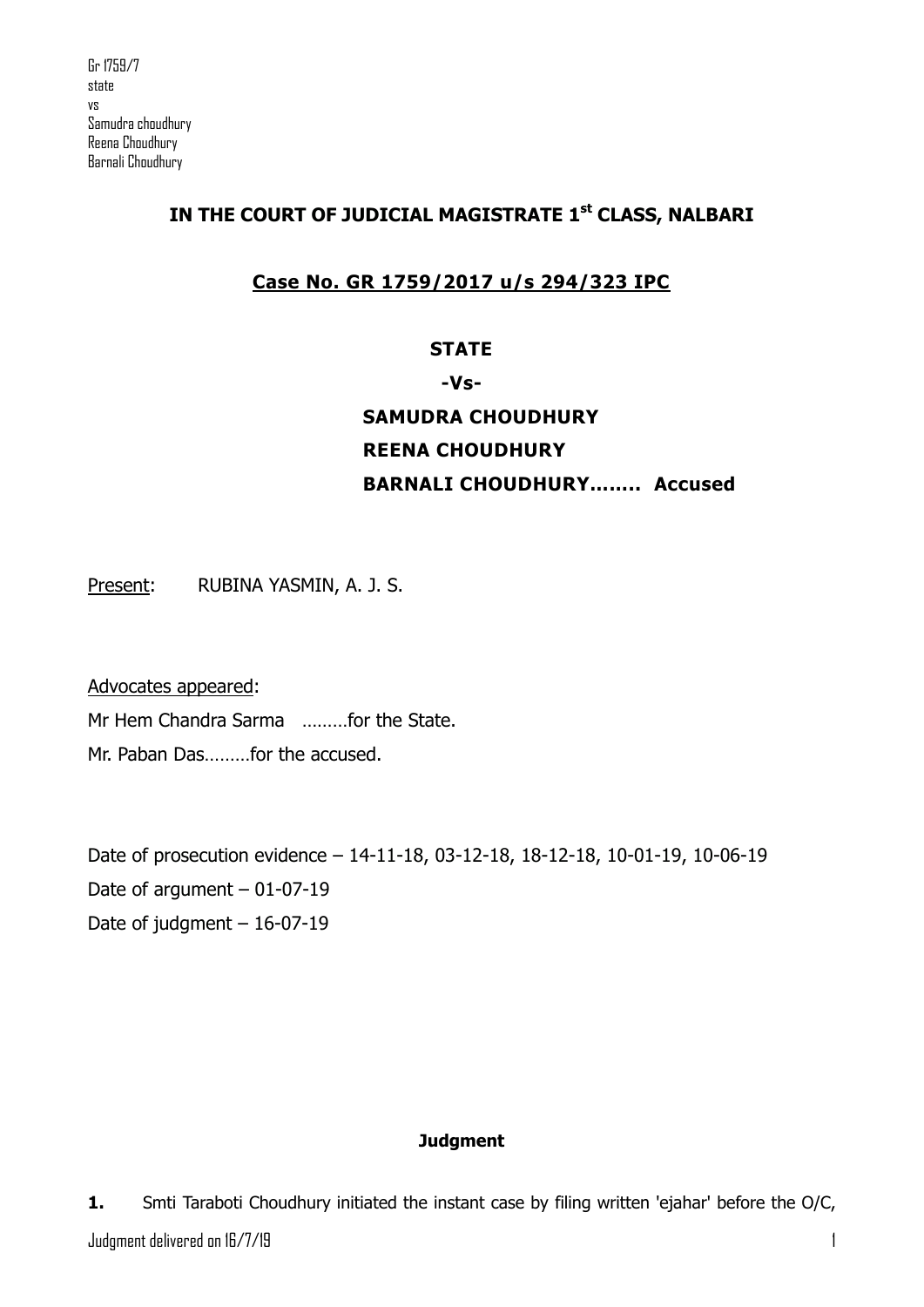Mukalmua P.S. on 11.11.17. The Prosecution case in brief is that the accused persons often abused them with slang language and that on 24.10.17 at about 7:30 p.m. the accused persons abused her with filthy langauge and thereafter at 8:30 p.m. when she was about to go to her bedroom form her kitchen room the accused person pelted stones at her as a result of which she got hurt in her back, head and left toe. Hence the ejahar.

**2.** On receipt of the 'ejahar', police has registered the case as Mukalmua P.S. case No. 401/17 u/s 143/294/338 IPC and investigated the matter. On completion of investigation, police filed charge sheet against the accused persons Samudra Choudhury, Barnali Choudhury and Reena Choudhury u/s 294/323 IPC.

**3.** During trial, the accused persons entered appearance and were allowed to go on bail. Relevant copies of the documents of the case were furnished to them u/s 207 CrPC. Upon perusal of materials on record and after hearing both sides, sufficient materials were found against the accused person u/s 294/323/34 IPC. The particulars of the offences were explained to the accused to which they pleaded not guilty and claimed to be tried.

**4.** Prosecution in support of the case examined as many as 6 witnesses. Defence side did not examine any witness in support of their defence. Examination of the accused persons u/s 313 of CrPC was taken in which they denied all allegations levelled against them.

**5.** I have heard argument of both sides.

#### **Points For Determination**

**6.** Upon hearing and perusal of the record, I have framed the following points for determination:

Whether the accused persons on 24.10.17 at about 7:30 p.m. in furtherance of common intention has voluntarily caused hurt to the victim and thereby committed an offence punishable under section 323 IPC?

Whether the accused persons on same date, time and place in furtherance of common intention did any obscene act in any public place to the annoyance of the informant/victim and thereby committed an offence punishable under section 294 IPC?

#### **Discussion Decisions and Reasons Thereof:**

**1.** I have carefully gone through the entire evidence on record and materials placed before me.

Judgment delivered on 16/7/19 2 **2.** Pw 1 Taraboti Choudhury who is the informant herself deposed in her evidence that on the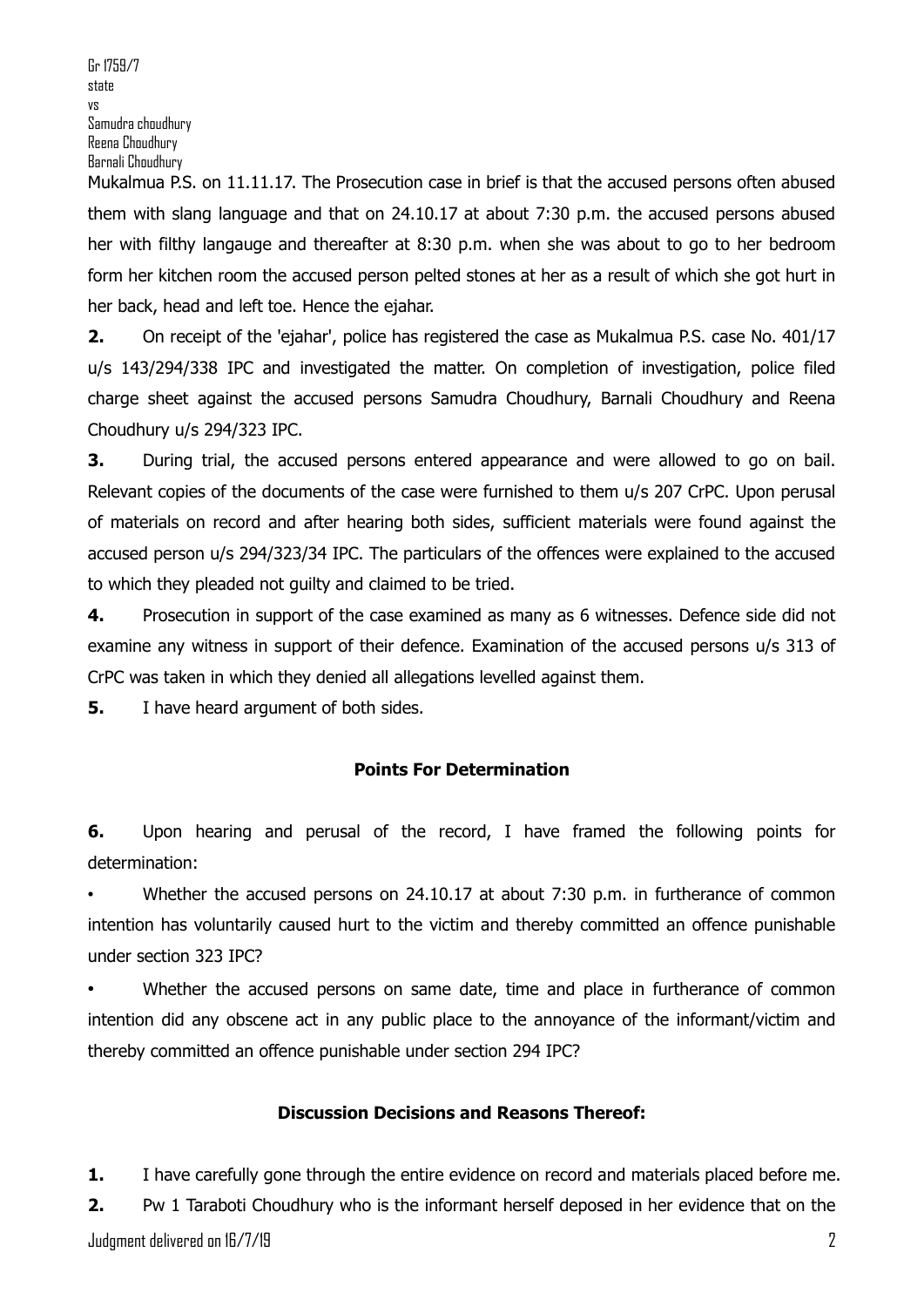Gr 1759/7 state vs Samudra choudhury Reena Choudhury Barnali Choudhury

date of occurrence when she was going towards her bedroom from her kitchen the accused persons pelted stones at her as a result of which she got hurt in her back head and toe. Later she went to Mukalmua medical for treatment.

**3.** During her cross examination she admitted that accused has also filed a cross case against them and the village people suggested both the parties to withdraw the case. She admitted that the accused person has withdrawn their case. She further stated that she did her medical check up on 21.11.17. She further stated that there is fencing between her and accused person's house and that the accused person's house cannot be seen form hers.

**4.** Pw 2 Sankar Choudhury deposed in her evidence that the occurrence took place on 24.10.17 at about 8:30 p.m. He stated that he was out side and when he came back home he learnt that accused persons have pelted stones at their house and when her mother came out it got hit with her person as a result of which she got hurt in her head, shoulder and leg. He further stated that he took his mother to police station and the same day she was taken to hospital. Later she filed the ejahar.

**5.** During his cross examination he admitted that accused has also filed a cross case against them and the village people suggested both the parties to withdraw the case. He admitted that the accused person has withdrawn their case.

**6.** Pw 3 Jagabandhu Choudhury deposed in his evidence that informant is his wife. On 24.10.17 at about 8:30 p.m. an altercation took place between the accused persons and his wife and later all accused persons pelted stones at her as a result she got hurt in her back and chest. He stated that they went to police station and from there she was taken to medical

**7.** During his cross examination he stated that the ejahar was filed on 10.11.17 and that her wife did medical check up on 21.11.17. He admitted that accused has also filed a cross case against them and the village people suggested both the parties to withdraw the case. He admitted that the accused person has withdrawn their case.

**8.** Pw 4 Dalim Choudhury stated that he has heard that both parties had an altercation between them and that he has heard nothing more than that.

**9.** Pw 5 Dipankar Baishya stated that ver often altercation takes place between the parties but he has no knowledge about the occurrence.

**10.** Pw ASI Bisheswar Choudhury deposed in his evidence that on 10/11/17 while he was in his duty an ejahar was filed in Doulasal Op. A GD entry no. 176 dated 10.11.17 was made. The i/c entrsuted him with the task of investigation. He then went to PO and prepared the sketch map and recorded the statement of the witnesses. Po is informant's courtyard. The victim did her medical on her own. On completion of investigation he has submitted charge sheet against accused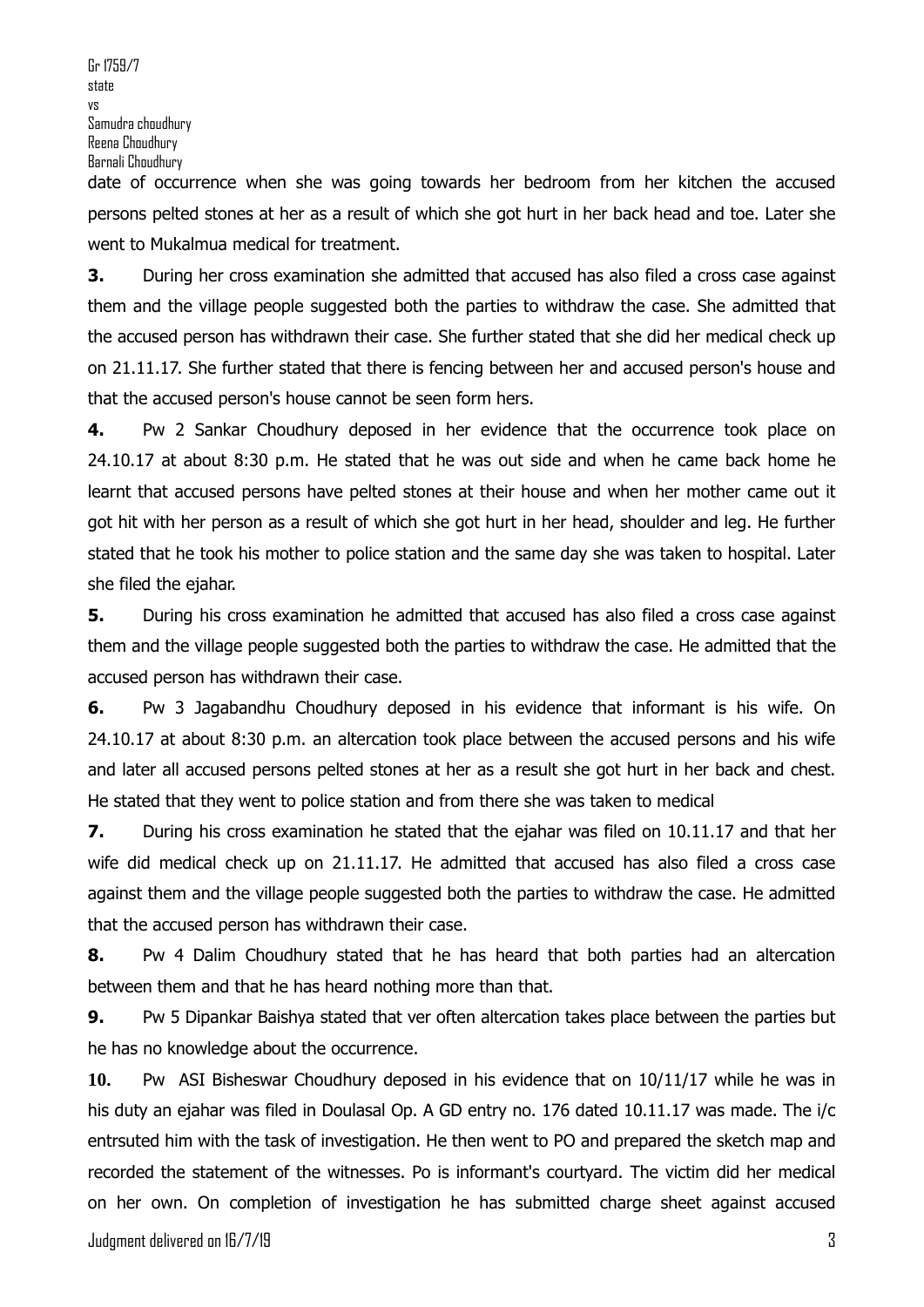Ex 3 (1) is his signature.

11. During his cross examination he stated that as per the medical report the injury sustained was day before the collection of report. On 22.11.17 he collected the report. He stated that the occurrence took place on 24.10.17.

**12.** On perusal of the entire materials on record it transpires that the out of six witnesses examined by the prosecution side only Pw 4 and 5 are the independent witnesses but they have no knowledge about the alleged occurrence. Other Pw 1 2 and 3 are related witnesses. It is a settled law that convicton can also be based on the evidence of related witnesses provided that the witnesses happened to be present at the place of occurrence naturally and there is corroboration in the version of the said witnesses being free **from any kind of illegality.**

**13.** On perusal of the evidence of Pw 2 it transpires that he ws not present at the time of occurrence. He was informed over phone and when he came back he saw his mother was hurt in her head, shoulder and toe. Pw 3 stated that his wife got hurt in her chest and back. Whereas Pw 1 stated that she got hurt in toe and back head. Perusal of the Medical report it is seen that she got hurt over back of shoulder and toe. There is no mention of hurt in chest and back head as mentioned by Pw 3 and Pw 1 respectivelty. Thus there is contradiction seen with regard to the injury sustained by the victim. Moreover, perusal of evidence of Pw 2 it is seen that he stated that his mother was taken to hospital the same date of occurrence. But when his evidence is juxtaposed with that of I/o it is seen that the victim did her medical on her own on 21.11.17. Pw 3 also stated that she did medical on 21.11.17. Medical report also reveals that she was examined on 21.11.7. whereas the ejahar was filed on 12.11.17. Thus the prosecution has failed to suggest any explanation as to why she was examined so late if she was hurt. Further evidence of I/O also reveals that as per injury report age of injury was a day before the collection of report and that he collected the report on 22.11.17 which indicates that the victim sustained injury on 21.11.7. This further leads to a presumption that victim did her medical on 21.11.17 for an injury sustained on the same day and not the one for which she has filed this case. Furthermore, there has also been delay of 18 days in filing the ejahar without any explanation for the same which creates a doubt to the prosecution case.

**14.** Over and above all these discrepancies it is also seen that Pw 1 has stated during her cross that there is fencing between her and accused person's house and that their house cannot be seen from hers. Therefore it becomes difficult to believe that she had seen the accused person pelting stones at her form their house.

Judgment delivered on 16/7/19 4 **15.** Therefore, on going through the entire evidence on record it appears that vital witnesses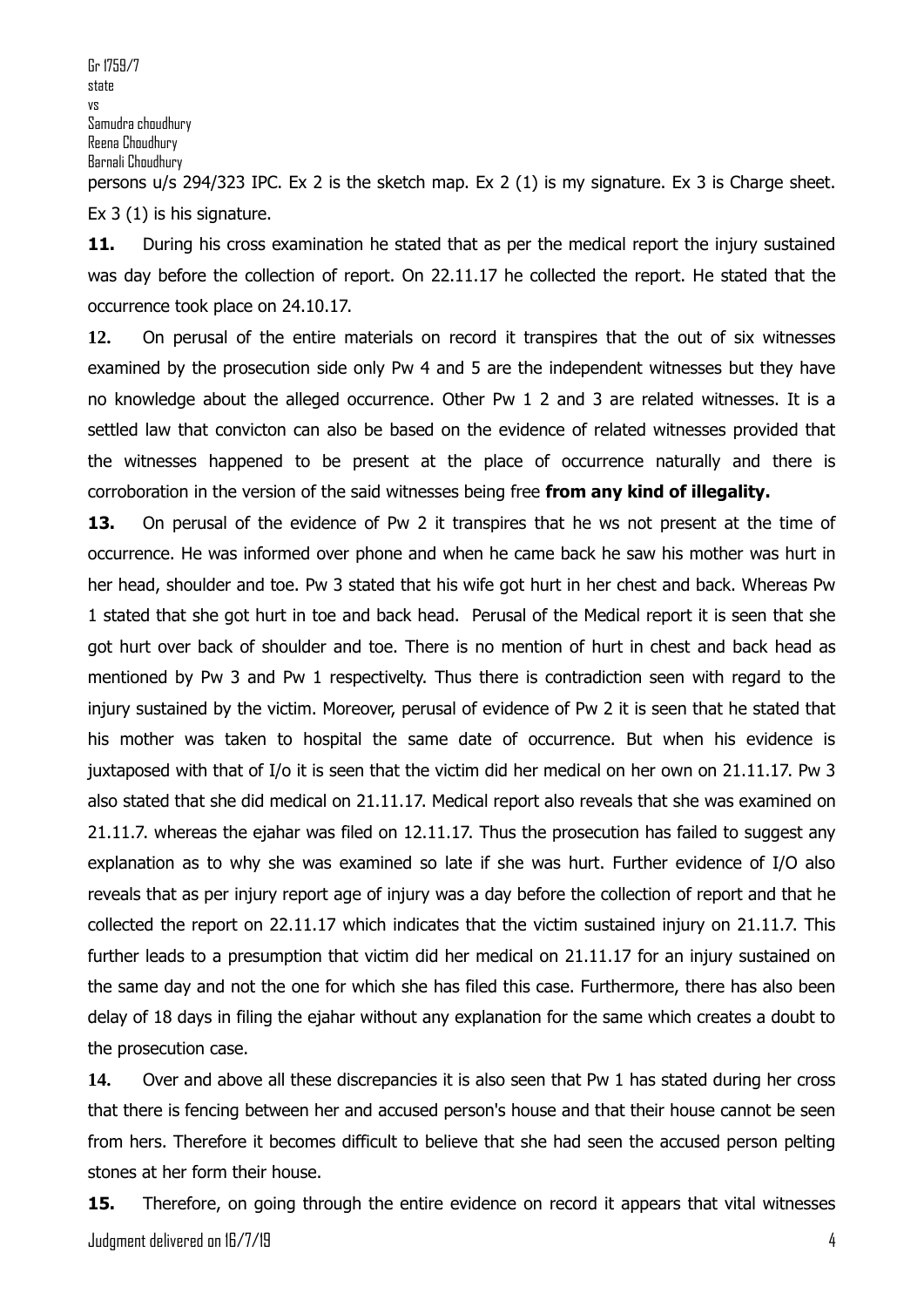the prosecution has failed to establish the guilt of the accused persons beyond reasonable doubt. Accordingly, accused persons Samudra Choudhury, Reena Choudhury and Barnali Choudhury are not held guilty of the offence punishable u/s 294/323 of IPC and accordingly, they are acquitted and set at liberty forthwith.

**16.** The bail bond furnished on behalf of the accused person shall remain in force for a further period of six months.

Given under my hand and seal of this court on this  $16<sup>th</sup>$  day of July, 2019.

Rubina Yasmin J.M.F.C. Nalbari

## **APPENDIX**

#### **Prosecution witness:**

PW 1 – Taraboti Choudhury PW 2 – Sankar Choudhury